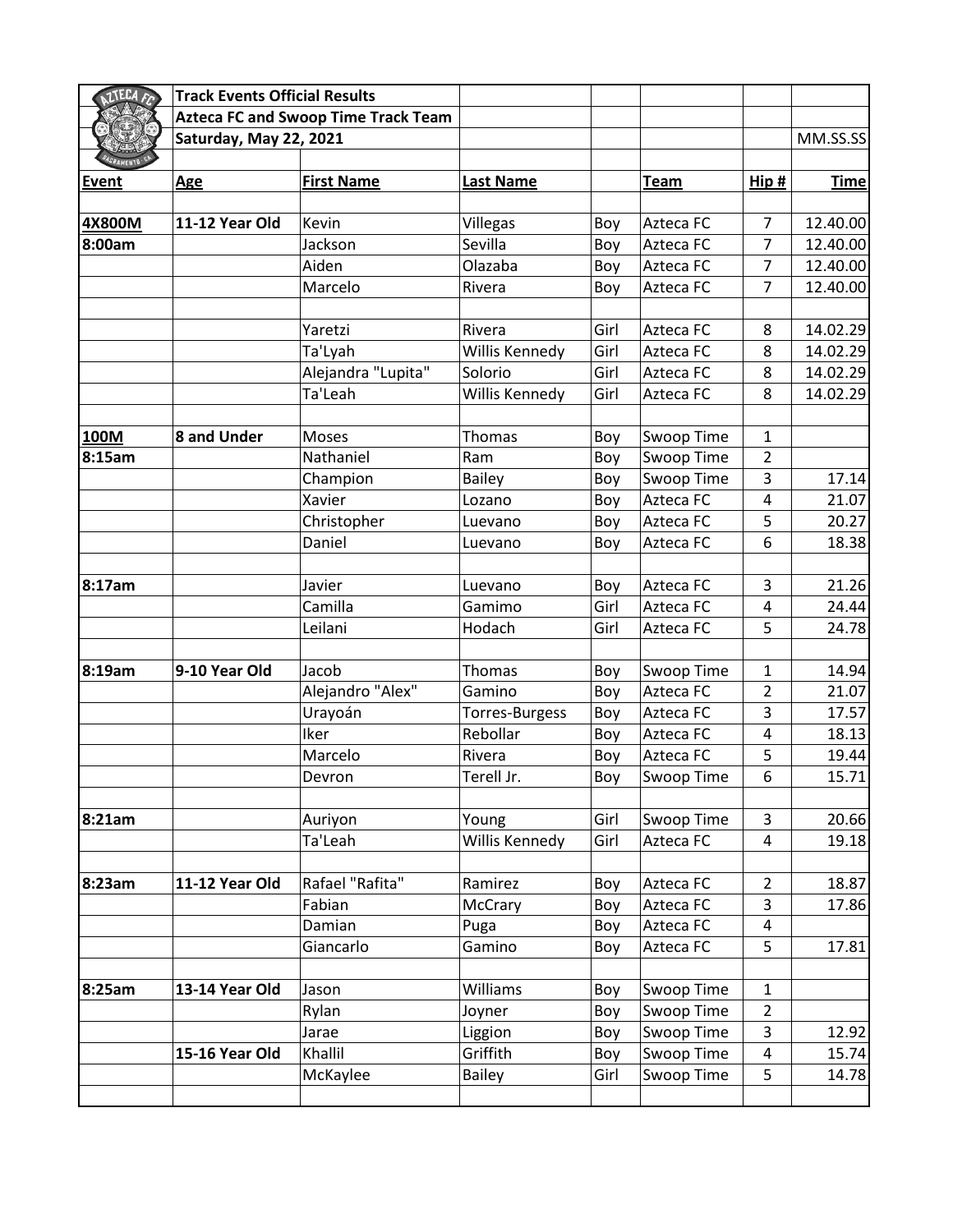| 1600M  | 8 and Under    | Daniel "Danny"      | Luevano        | Boy  | Azteca FC  | $\mathbf{1}$   | 7.06.12 |
|--------|----------------|---------------------|----------------|------|------------|----------------|---------|
| 8:30am | 9-10 Year Old  | Marcelo             | Rivera         | Boy  | Azteca FC  | $\overline{2}$ | 7.52.31 |
|        |                | Leo                 | Velasquez      | Boy  | Azteca FC  | 3              | 9.07.00 |
|        | 11-12 Year Old | Aiden               | Olazaba        | Boy  | Azteca FC  | 4              | 6.41.00 |
|        |                | Jackson             | Sevilla        | Boy  | Azteca FC  | 5              | 6.16.53 |
|        |                | Ta'Lyah             | Willis Kenedy  | Girl | Azteca FC  | 6              | 7.12.04 |
|        |                | Alejandra "Lupita"  | Solorio        | Girl | Azteca FC  | 7              | 6.53.19 |
|        | 13-14 Year Old | Kevin               | Villegas       | Boy  | Azteca FC  | 8              | 6.27.68 |
|        |                | Angelo              | Puga           | Boy  | Azteca FC  | 77             |         |
|        |                | Yaretzi             | Rivera         | Girl | Azteca FC  | 88             | 8.17.09 |
|        |                |                     |                |      |            |                |         |
| 4X100M | 8 and Under    | Xavier              | Lozano         | Boy  | Azteca FC  | 6              | 1.42.60 |
| 8:45am |                | Daniel "Danny"      | Luevano        | Boy  | Azteca FC  | 6              | 1.42.60 |
|        |                | Christopher "Chris" | Luevano        | Boy  | Azteca FC  | 6              | 1.42.60 |
|        |                | Javier "Javi"       | Luevano        | Boy  | Azteca FC  | 6              | 1.42.60 |
|        | 9-10 Year Old  | Marcelo             | Rivera         | Boy  | Azteca FC  | $\overline{7}$ | 1.25.41 |
|        |                | Alejandro "Alex"    | Gamino         | Boy  | Azteca FC  | $\overline{7}$ | 1.25.41 |
|        |                | Urayoán             | Torres-Burgess | Boy  | Azteca FC  | 7              | 1.25.41 |
|        |                | Iker                | Rebollar       | Boy  | Azteca FC  | $\overline{7}$ | 1.25.41 |
|        | 11-12 Year Old | Rafael "Rafita"     | Ramirez        | Boy  | Azteca FC  | 8              | 1.20.62 |
|        |                | Fabian              | McCrary        | Boy  | Azteca FC  | 8              | 1.20.62 |
|        |                | Giancarlo           | Gamino         | Boy  | Azteca FC  | 8              | 1.20.62 |
|        |                | Damian              | Puga           | Boy  | Azteca FC  | 8              | 1.20.62 |
|        |                |                     |                |      |            |                |         |
| 400M   | 8 and Under    | Moses               | Thomas         | Boy  | Swoop Time | $\mathbf{1}$   |         |
| 9:00am |                | Nathaniel           | Ram            | Boy  | Swoop Time | $\overline{2}$ |         |
|        |                | Champion            | <b>Bailey</b>  | Boy  | Swoop Time | 3              | 1.24.28 |
|        |                | Daniel "Danny"      | Luevano        | Boy  | Azteca FC  | 4              | 1.23.85 |
|        |                |                     |                |      |            |                |         |
|        |                | Camilla             | Gamino         | Girl | Azteca FC  | 5              | 1.54.20 |
|        |                | Leilani             | Hodach         | Girl | Azteca FC  | 6              | 1.54.77 |
|        |                |                     |                |      |            |                |         |
| 9:05am | 9-10 Year Old  | Jacob               | Thomas         | Boy  | Swoop Time | $\mathbf{1}$   | 1.40.05 |
|        |                | Leo                 | Velasquez      | Boy  | Azteca FC  | $\overline{2}$ | 1.52.59 |
|        |                |                     |                |      |            |                |         |
|        |                | Iker                | Rebollar       | Boy  | Azteca FC  | 4              | 1.27.06 |
|        |                | Ta'Leah             | Willis Kennedy | Girl | Azteca FC  | 5              | 1.38.36 |
|        |                |                     |                |      |            |                |         |
| 9:07am | 11-12 Year Old | Jackson             | Sevilla        | Boy  | Azteca FC  | $\mathbf{1}$   | 1.22.18 |
|        |                | Aiden               | Olazaba        | Boy  | Azteca FC  | $\overline{2}$ | 1.30.65 |
|        |                | Marcelo             | Rivera         | Boy  | Azteca FC  | 3              | 1.36.14 |
|        |                | Ta'Lyah             | Willis Kennedy | Girl | Azteca FC  | 4              | 1.26.06 |
|        |                | Alejandra "Lupita"  | Solorio        | Girl | Azteca FC  | 5              | 1.26.65 |
|        |                |                     |                |      |            |                |         |
| 9:09am | 13-14 Year Old | Jason               | Williams       | Boy  | Swoop Time | $\mathbf{1}$   |         |
|        |                | Jarae               | Liggion        | Boy  | Swoop Time | $\overline{2}$ | 1.08.77 |
|        |                | Ceyean              | Brown          | Boy  | Swoop Time | 3              |         |
|        |                | Kevin               | Villegas       | Boy  | Azteca FC  | 4              | 1.12.68 |
|        |                | Angelo              | Puga           | Boy  | Azteca FC  | 5              |         |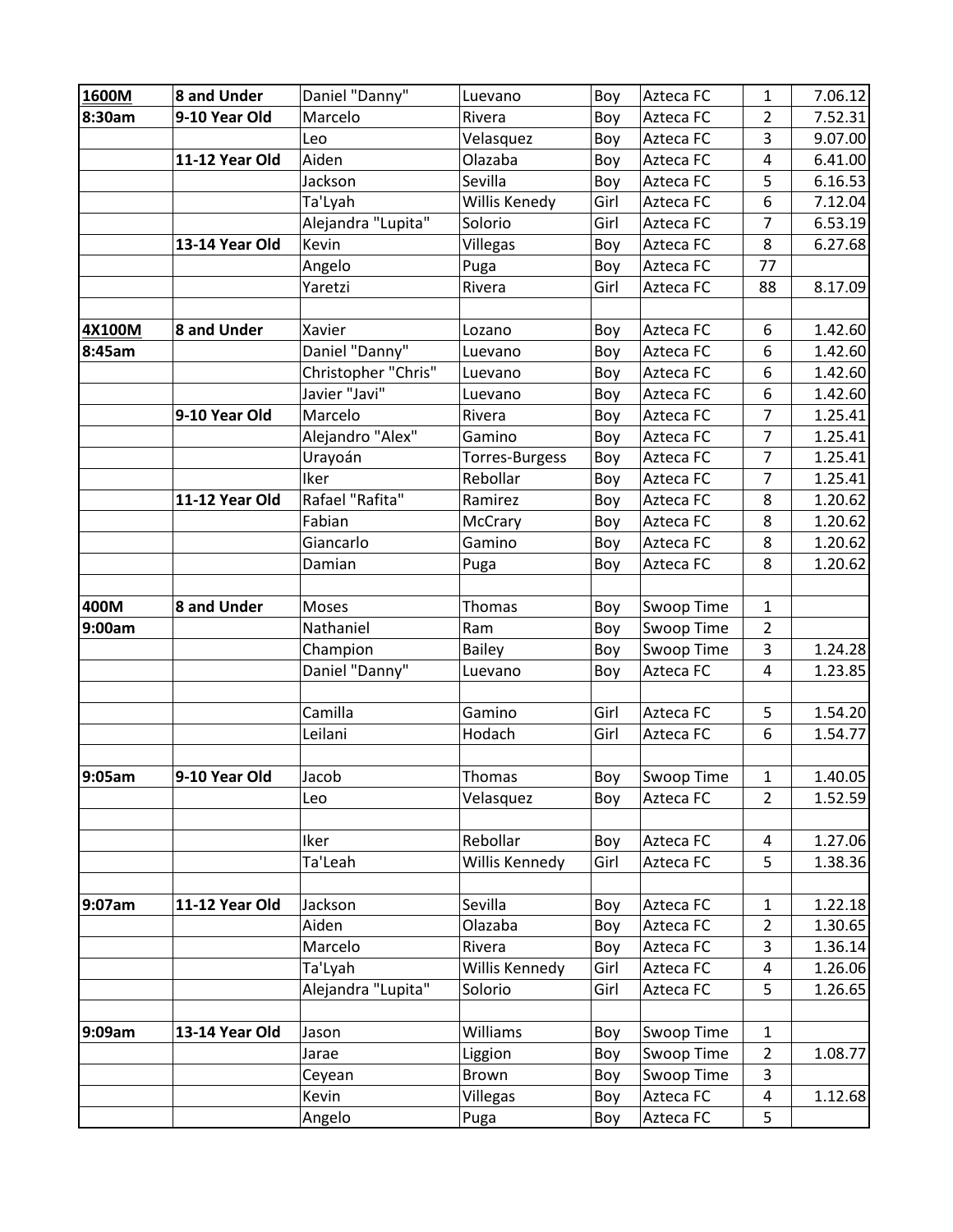| 9:11am | 13-14 Year Old | Yaretzi   | Rivera | lGirl | Azteca FC  |   | 1.31.66 |
|--------|----------------|-----------|--------|-------|------------|---|---------|
|        |                | Estefania | Ortiz  | Girl  | Azteca FC  |   | 1.22.91 |
|        |                | Jayda     | Smith  | Girl  | Swoop Time | 3 |         |
|        | 15-16 Year Old | McKaylee  | Bailey | Girl  | Swoop Time | 4 | 1.19.45 |